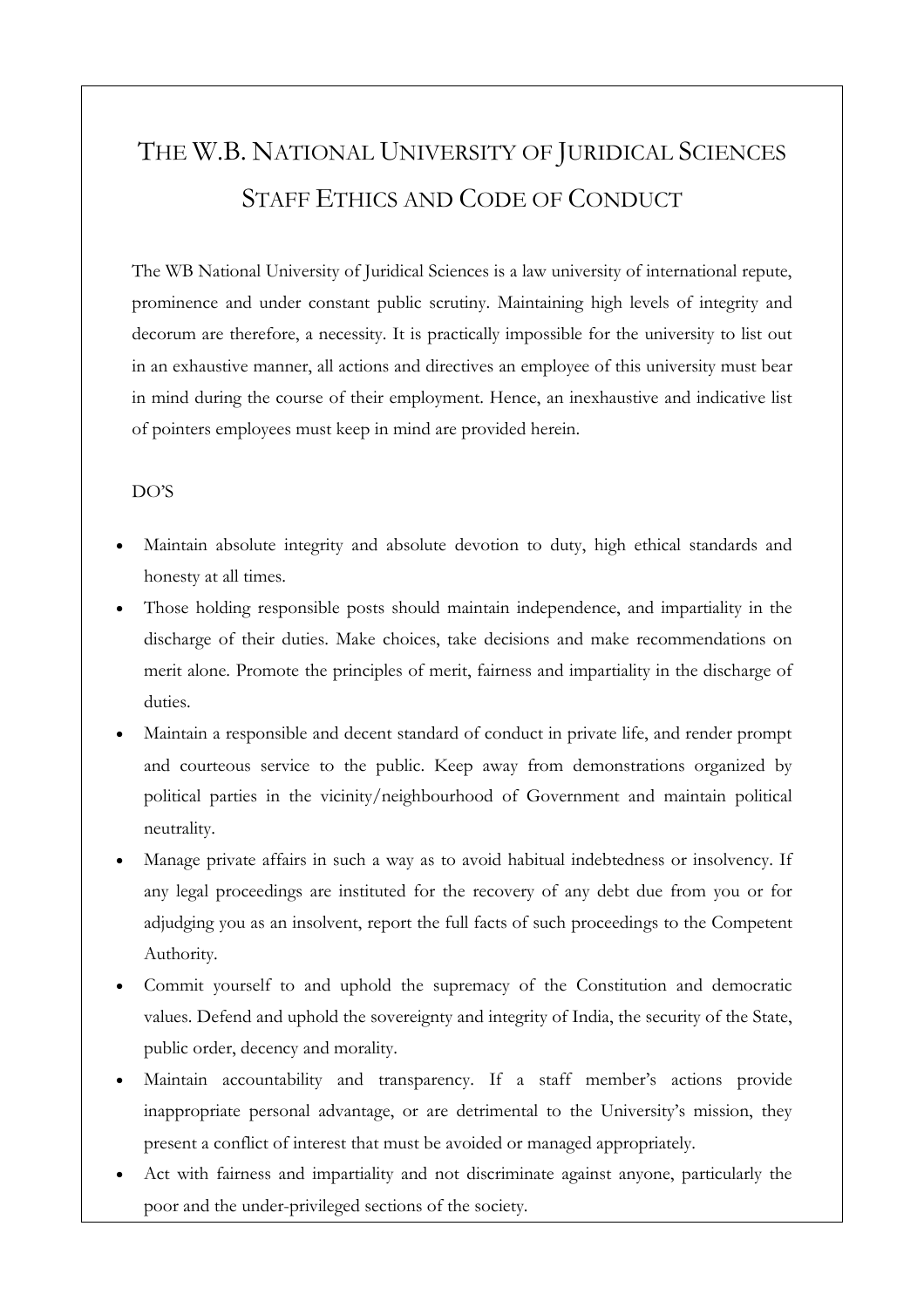- Refrain from doing anything which is or may be contrary to any law, rules, regulations and established practices.
- Use the IT infrastructure and facilities for official purposes only. They should not be used for personal gain, and for personal purposes, except in a manner that is incidental, and reasonable in the list of employee's duties.
- Encourage reporting in good faith, all information of the alleged improper or wrongful activities to the concerned university authorities:
	- o Academic, scientific, or research misconduct;
	- o Circumstances of substantial, specific, or imminent danger to a faculty or staff member or the public's health and/or safety;
	- o Discrimination or harassment;
	- o Fraud;
	- o Non-compliance with University policies/procedures;
	- o Unethical or unprofessional business conduct or other improper practices or policies.

Where the faculty or staff member is not satisfied with the response of the supervisor, college principal, department head, dean, or administrative head, or is uncomfortable for any reason addressing such concerns to one of these individuals, the faculty or staff member may contact the Office of Human Resources or the Office of the Vice Chancellor. All reports will be handled as promptly and discreetly as possible, with facts made available only to those who need to know to investigate and resolve the matter.

 NUJS does not seek to inhibit individual choice in relation to appearance. However, you are expected to dress appropriately and formally to suit the requirement at all times in relation to your role, and to ensure that your personal hygiene and grooming are properly attended to prior to presenting yourself at work.

## DON'TS

- Do not get involved in unauthorized communication of any document or any part thereof or classified information to any Government servant or any other persons to whom you are not authorized to communicate such document or classi ed information.
- Do not accept lavish or frequent hospitality from any individual, industrial or commercial firms, organizations, etc. having official dealings with you.
- Do not consume drugs, alcohol or any other intoxicating substance while on duty.